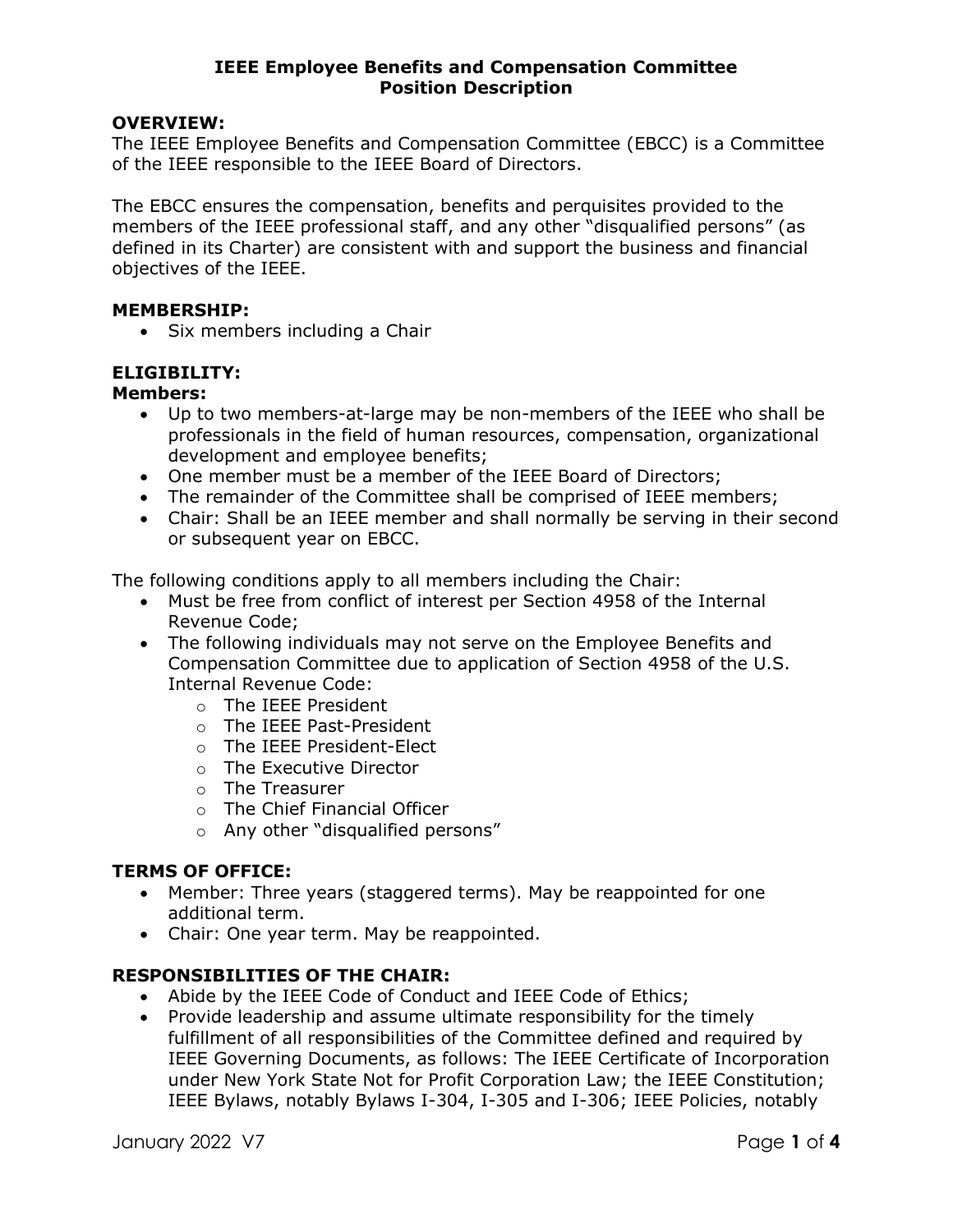Section 9.24; IEEE Employee Benefits and Compensation Committee Charter;

- Assure the timely fulfillment of ad hoc responsibilities that may be assigned to the Committee by the President or Board of Directors;
- Identify and address needed improvements in the Committee's processes and operations;
- Work closely and effectively with members of the IEEE Professional Staff in fulfilling the above-identified responsibilities;
- Represent the Committee to the IEEE Board of Directors, and submit its year-end report;
- Provide a thorough and timely orientation for Members of the Committee;
- Serve as a mentor to Members, especially new Members of the Committee;
- Preside over all meetings of the Committee, assuring that appropriate and fair processes are followed, and that appropriate records are maintained;
- Demonstrate and foster a culture of professionalism, open discussion, and confidentiality;
- Submit recommendations to the IEEE Nominations and Appointments Committee for next year's committee members and potential future members;
- Complete compliance training, as required by IEEE.

# RESPONSIBILITIES OF COMMITTEE MEMBERS:

- Abide by the IEEE Code of Conduct and IEEE Code of Ethics;
- Become familiar with the EBCC Charter and any related IEEE Bylaws and Policies.
- Accept and carry out such tasks and responsibilities as are assigned by the Chair in a timely manner. These may typically include:
	- o Participate in such orientation activities as requested by the Chair;
	- o Review committee agendas and minutes prior to each meeting;
	- o Contribute for the development of the annual schedule of activities;
	- $\circ$  Chair and serve on ad hoc committees as appointed by the Chair;
	- o Actively participate in all committee discussions and meetings;
- Complete compliance training, as required by IEEE.

# QUALIFICATIONS AND SKILLS:

# Knowledge

- General familiarity with the IEEE's fields of interests, activities, mission, goals, needs, and direction;
- General familiarity with the functions of IEEE's Major Organizational Units;
- Understanding of the charter of the Employee Benefits & Compensation Committee;
- Experience in employee management;
- Previous experience with employee benefit environments other than those in the IEEE;
- Understanding of personally managed 401(k) programs;
- Understanding of employer sponsored benefit programs requiring employee selection of personal benefits.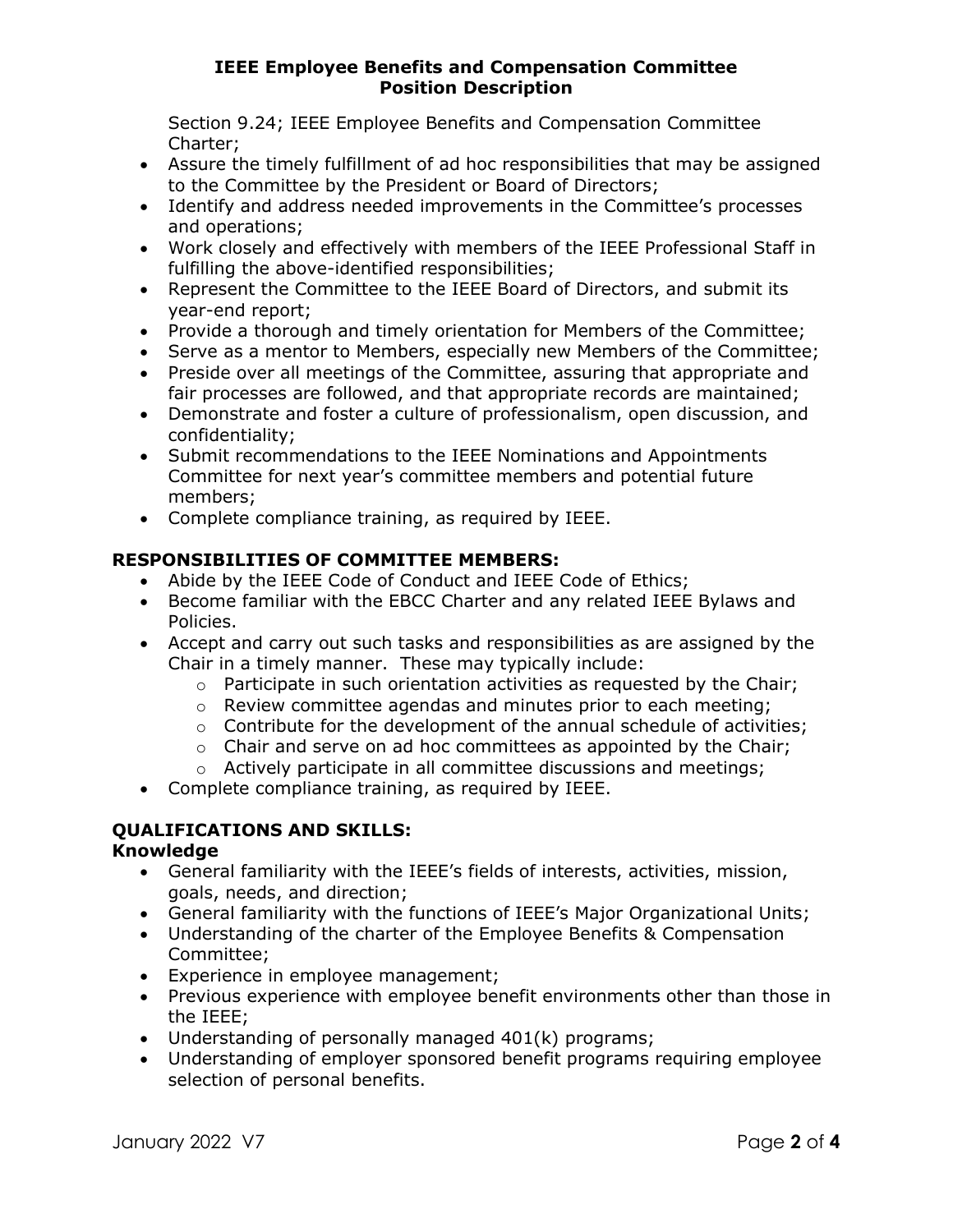# Experience

- Experience relevant to the mission of the Committee, acquired either through volunteer activities in IEEE or in similar roles in other organizations;
- Experience in working within IEEE's operating culture of volunteer/staff partnerships or experience in other organizations that provide appropriate preparation for working in the IEEE culture.

# Personal Characteristics

- Evidence of a high level of professionalism in prior IEEE volunteer roles;
- Strong communications and consensus-building skills;
- Ability to act with discretion and preserve the confidentiality of confidential information;
- Honesty, integrity, and adherence to high ethical standards;

# Additional Qualifications for Chair

- Excellent leadership skills including, but not limited to, the ability to motivate others; negotiate compromise and resolve differences; maintain positive working relationships, and capability to set direction;
- Ability to facilitate and run meetings efficiently, including familiarity with parliamentary procedures.

| <b>Item</b>                                                                                                                                                                                                       | <b>Total Estimated Time</b><br><b>Required</b>                                                                                             |
|-------------------------------------------------------------------------------------------------------------------------------------------------------------------------------------------------------------------|--------------------------------------------------------------------------------------------------------------------------------------------|
| <b>Material and Agenda Review</b>                                                                                                                                                                                 | 1-2 hours/meeting                                                                                                                          |
| <b>In-Person Meetings</b> (not including travel time)                                                                                                                                                             |                                                                                                                                            |
| March, June, & November                                                                                                                                                                                           | 1 day/meeting (3 per year)<br>held day before Board Series<br>(usually Wednesday prior to<br>the Sunday-Monday board<br>meeting timeframe) |
| <b>Teleconferences</b>                                                                                                                                                                                            | Up to 3 teleconferences per<br>calendar year (90 minutes in<br>length)                                                                     |
| <b>Correspondence</b> (emails, drafting of items, etc.)                                                                                                                                                           | 1-2 hours/month                                                                                                                            |
| <b>Travel</b> (does not include meeting time)<br>*Travel time depends on meeting venue and<br>location of Committee members. Alternate<br>methods of participation may be arranged for<br>those unable to travel. | 1-3 days/ meeting (3 per<br>$year)*$                                                                                                       |
| <b>Compliance Training</b> (as required)                                                                                                                                                                          | 4 to 6 hours                                                                                                                               |

# ESTIMATED TIME REQUIREMENTS:

# REIMBURSED EXPENSES: